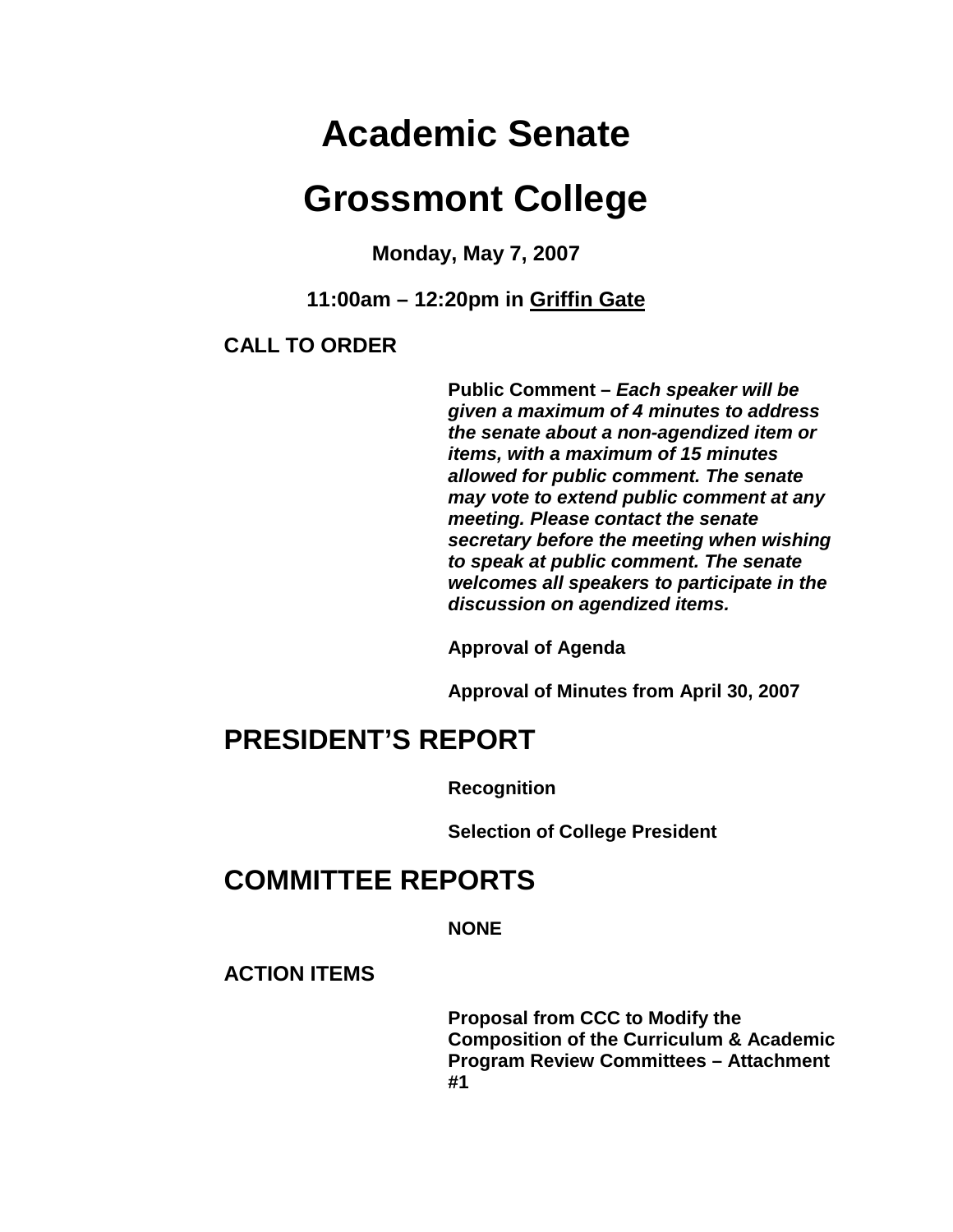**Proposal from the Curriculum Committee – Attachment #2** 

**District Institutional Planning and Research Committee – Attachment #3**

**Approval of the Accreditation Self-Study**

#### **INFORMATION ITEMS**

**NONE**

## **Academic Senate**

### **Grossmont College**

#### **Minutes of the Meeting – April 30, 2007**

**PRESENT:** Beth Smith (President); Bonnie Schmiege (Vice President); Jennifer Carmean (Senate Officer at Large); Victoria Howitt (Senate Officer at Large); P.J.Ortmeier, Tina Young (Administration of Justice); Jennifer Carmean (ASL); Marion de Koning for Suda House, Paul Turounet (Art); (Behavioral Sciences); Virginia Dudley, Michelle Perchez (Biological Sciences); Judith Zander (Business Administration); Mark Pressnall (Business Office Technology); Rick Kirby, Don Ridgway (Cardiovascular Technology); Tom Olmstead, Jeff Lehman (Chemistry); Amy Obegi (Child Development); Joel Castellaw, Sheri Guseman (Communication); Janet Gelb, Diane Mayne-Stafford (Computer Science); Mary Rider (Counseling); (Culinary Arts); Jane Nolan, Scott Barr (Disabled Student Services); (Dance); Chris Hill, Judd Curran (Earth Sciences); Gary Phillips, Joan Ahrens, Tony Ding, Micah Jendian, Adelle Schmitt (English); Barbara Loveless (ESL); Sylvia Montejano, Pearl Lopez (EOPS); Jim Symington (Exercise Science and Wellness); Paul Vincent (Foreign Language); Sue Gonda, Devon Atchison (History); Priscilla Rogers (International Business); Pat Morrison (Library); Peg Hovde, Corey Manchester, Shirley Pereira (Math); (Media Communications); (Music); Tom Oertel (Nursing); (Occupational Therapy); David Milroy, Raul Sandelin (PartTime Representatives); Zoe Close, Bill Hoaglin (Philosophy, Humanities & Religious Studies); Ross Cohen (Physics, Astronomy, & Physical Sciences); Robert Gordon (Political Economy); (Respiratory Therapy); Craig Everett (Theatre Arts).

**ABSENT:** (President); (Vice President); (Senate Officer at Large); (Senate Officer at Large); Lance Parr, (Administration of Justice); (ASL); Jim Wilsterman, (Art); Israel Cardona, Teresa Jacob, Gregg Robinson (Behavioral Sciences); Michael Golden (Biological Sciences); Evan Enowitz, Nate Scharff (Business Administration); Linda Snider (Business Office Technology); (Cardiovascular Technology); (Chemistry); Mary Courtney (Child Development); (Communication); (Computer Science); Tom Gamboa, James Foran (Cross Cultural Studies); James Canady, Debbie Lim (Counseling); Joe Orate, James Foran (Culinary Arts); David Mullen (Dance); (Disabled Student Services); (Earth Sciences); Julie Cardenas, (English); Pat Bennett, Nancy Herzfeld-Pipkin (ESL); (EOPS); Laura Burger, Karen Caires, Larry Larsen (Exercise Science and Wellness); (Foreign Language); (History); (International Business); (LRC); Jenny Vanden Eynden, Jeff Waller (Math); Evan Wirig, William Snead (Media Communications);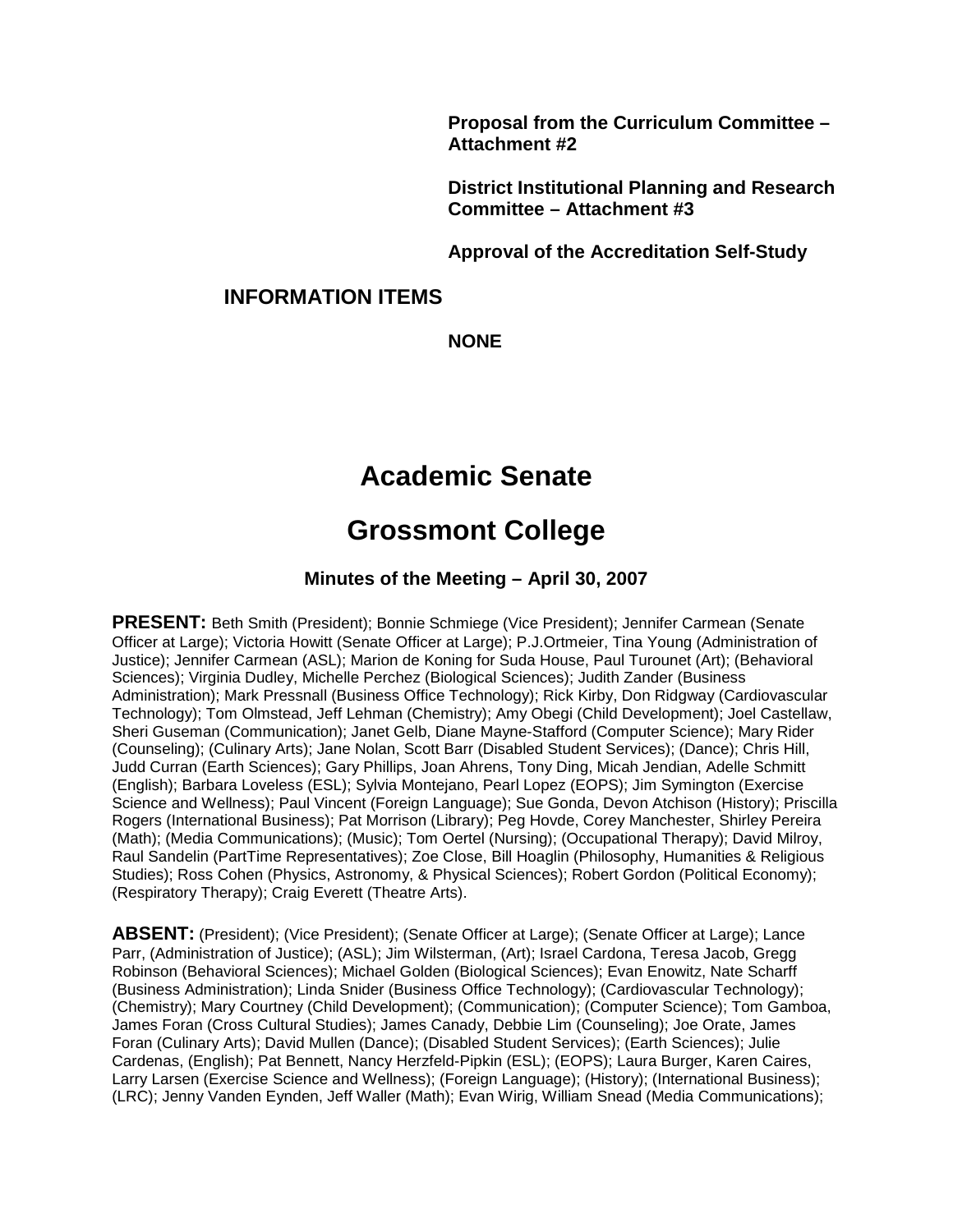Steve Baker, Fred Benedetti, Derek Cannon (Music); (Nursing); Christine Vicino (Occupational Therapy); (Part Time Representatives); (Philosophy, Humanities & Religious Studies); (Physics, Astronomy, & Physical Sciences); Brian Jennings (Political Economy); Lorenda Seibold-Phalan (Respiratory Therapy); Beth Duggan (Theatre Arts).

**GUESTS**: John Colson – Grossmont, VPSS

Marsha Raybourn – Grossmont College, Supervisor, Instructional Operations

Pamela Wright – District, Planning & Research

June Yang – Grossmont College, Faculty

#### **RECORDER**: Tasa Campos

#### **I. CALL TO ORDER**

#### **A. Approval of Agenda**

A motion was made to approve the day's agenda.

M/S/U Montejano/Olmstead

#### **Approval of Minutes from April 16, 2007**

A motion was made to approve the March 16, 2007 meeting minutes.

M/S/U Hill/Olmstead

#### **II. PRESIDENT'S REPORT**

#### **Election Results**

Beth congratulated the new Senate Officers on their elections. The new officers are as follows:

President Chris Hill

Vice President Sue Gonda

Senate Officer at Large Scott Barr

Senate Officer at Large Laura Burger

Senate Officer at Large Jeff Lehman

Senate Officer at Large Raul Sandelin – Part Time Faculty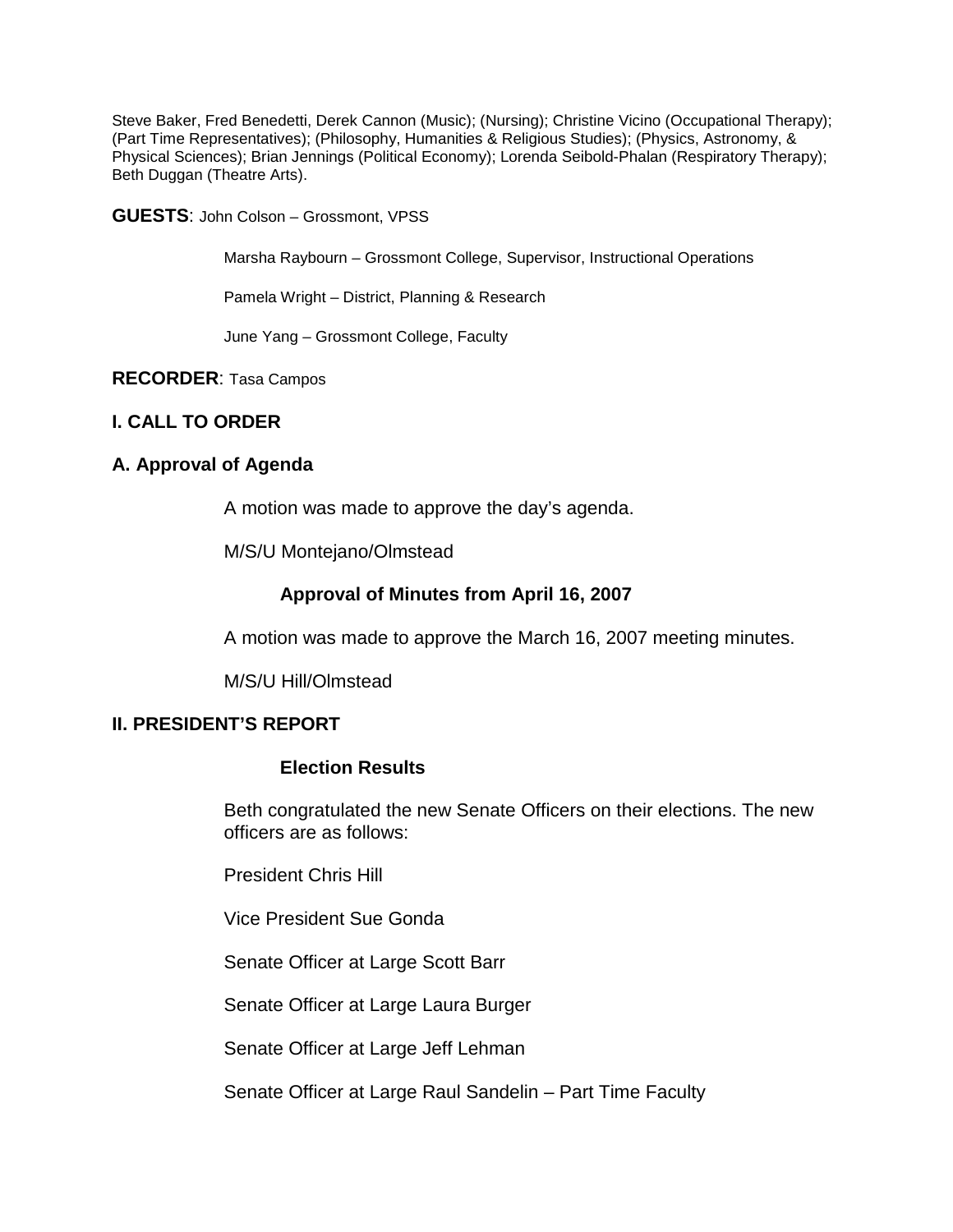Beth also announced that David Milroy had been re-elected Part Time Representative. With Raul being elected as a Senate Office at Large, his Part Time Representative slot is now vacant and will open in the fall. An election to fill this slot will occur in the fall.

#### **Report from State Plenary Session**

A report from the State Plenary Session attended by Chris Hill, Sue Gonda, and Beth Smith last week was given. A handout containing notes on the session was distributed and reviewed by Sue. She discussed the following information:

Hot Topics in Curriculum at the State Level

Proposed Changes to the Curriculum Regulations in Title 5

Stand-Alone and Non-Credit Courses

Issues in Distance Education and Curriculum

Sue stated many of these issues and changes will affect Grossmont's Academic Senate agendas in the future.

Next, Chris Hill reviewed information by overhead on Basic Skills Initiative. She discussed the following:

> What is it? – New statewide program involving the Academic Senate, Chief Instructional Officers, Chief Student Services Officer, and System Office.

Goals

How does it work? – Three phases, Research, Self Assessment Tool, and Cost/Revenue Model

How do we learn more?

- Regional workshops are planned.

- For San Diego area, the workshop is August 24, 2007 at San Diego Mesa College.

- Grossmont can send a team of up to 15 persons.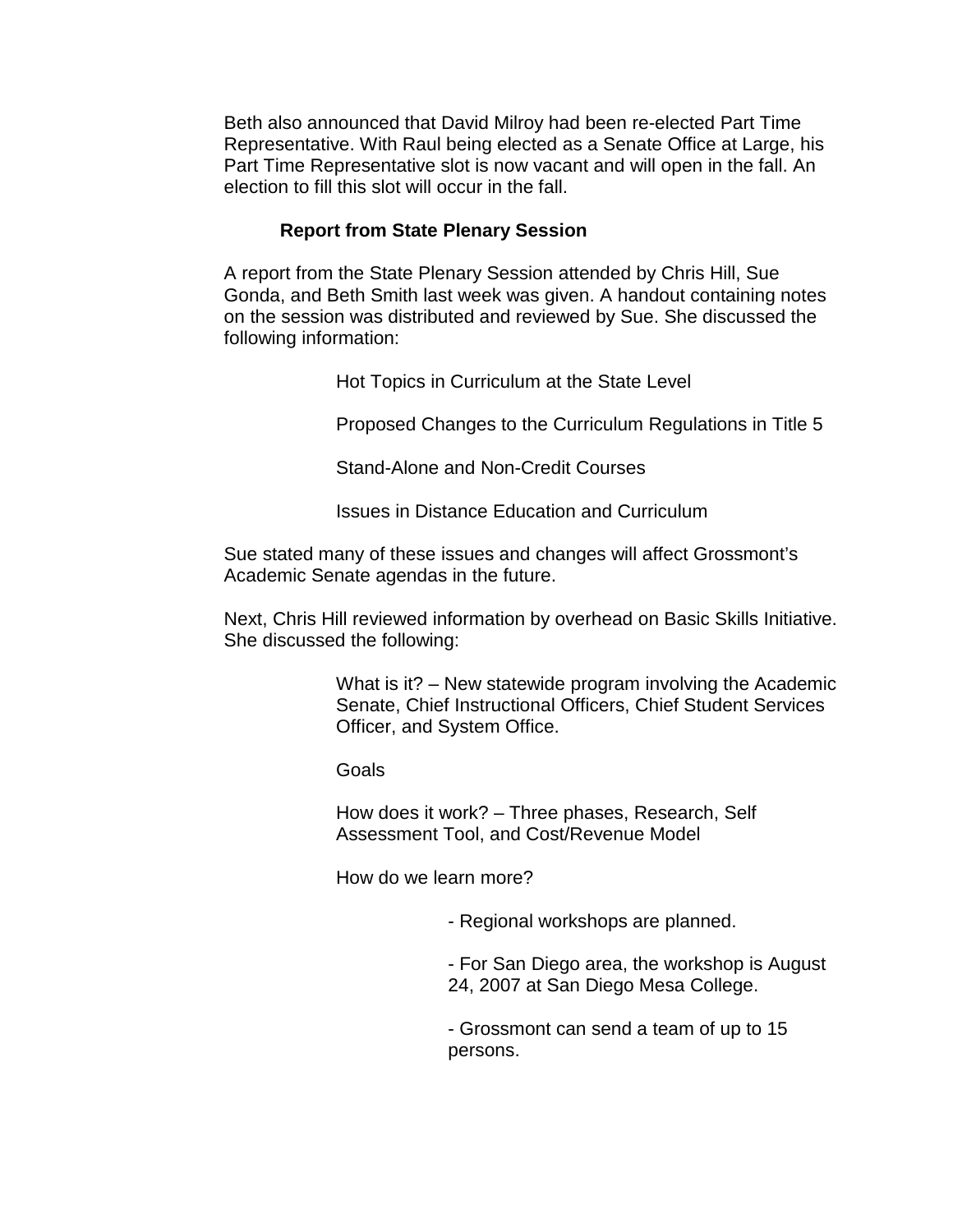- Suggestion was to include VPAA, VPSS, counselors, basic skills faculty, individuals from other appropriate areas.

- Also plan faculty professional development workshops for discussion.

Chris also shared information about the SLO Institute coming up in the summer here in San Diego. Grossmont can send five reps.

Beth stated the Plenary Sessions are a wealth of information and discussed the following:

> In the fall the Academic Senate will be considering and selecting a SLO Coordinator and a District Learning Coordinator.

Many SLO resolutions were passed.

Bonnie Schmiege wrote a resolution on LDTP that was passed.

Definition of Associate Degrees was reviewed. The A.A. degree versus the A.S. degree.

The minimum qualification process.

A resolution in support of Virginia Tech was passed.

Two papers were passed, one on sabbatical rights and one on academic integrity.

Information on all of the above can be found on the State Academic Senate website at http://www.asccc.org/ .

#### **Last Senate Meeting**

The last senate meeting will be next Monday, May 7 unless there is an emergency regarding Accreditation, then a special meeting may need to be called.

#### **III. COMMITTEE REPORTS**

**Instructional Computing Committee – Attachment #1**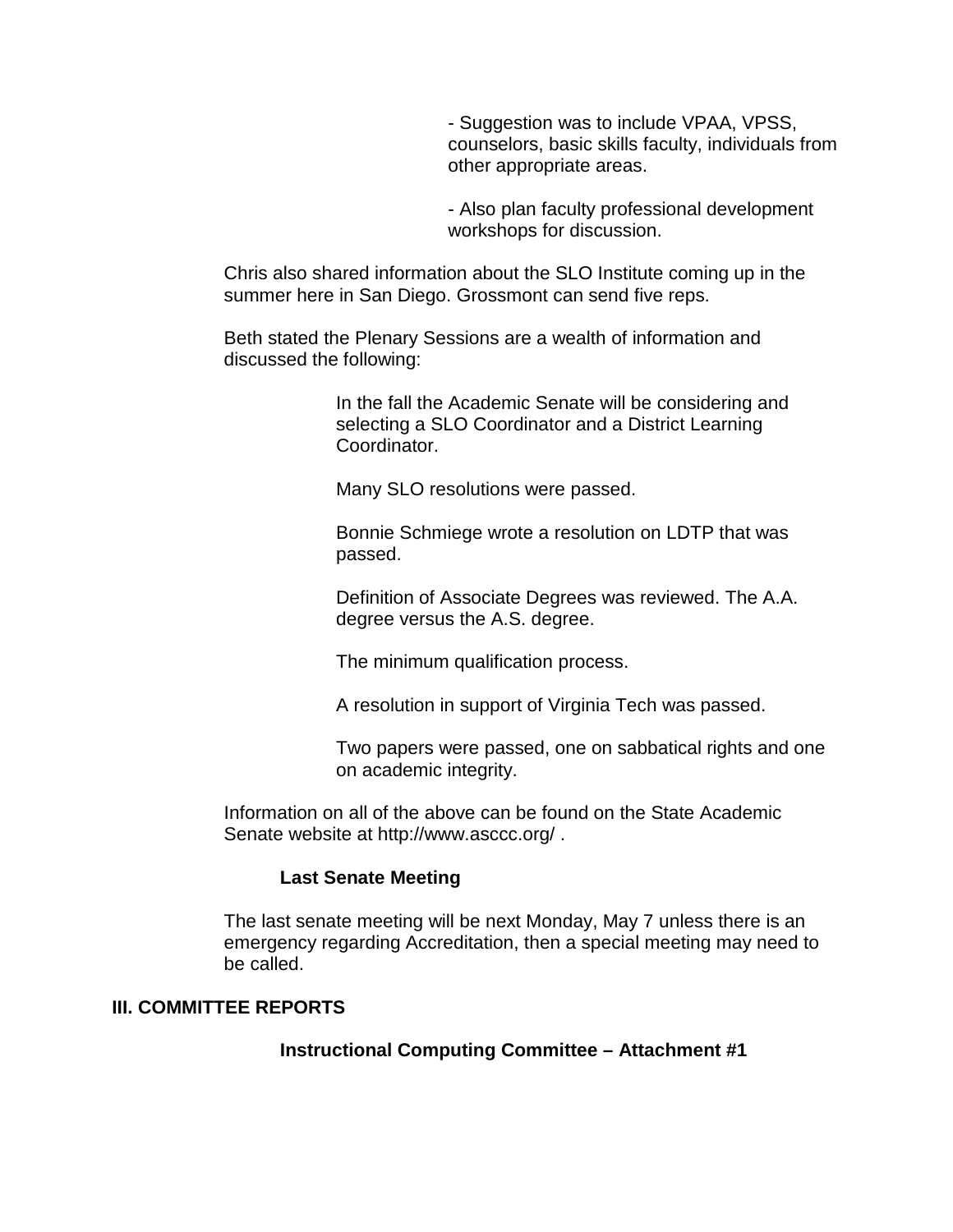Diane Mayne-Stafford distributed and updated version of the Instructional Computing Committee membership and current charge. The handout contained information different than the information in the agenda. The handout also contained a proposed change to the charge of the ICC recommended by the Dean of Learning and Technological Resources. Diane stated the list will be presented to Chairs and Coordinators and then brought back to the Academic Senate for approval. The group discussed the following:

The names on the membership list.

The choice of keeping the membership as extensive as it has been or reducing the size.

The possibility of having one or two reps per division only.

Distance Education issues and a coordinator.

Diane expressed uncertainty on how to proceed. It was decided that next fall ICC will discuss and develop a proposal on modifying the charge and composition, and submit it to the Academic Senate as an Information Item. Diane will send out the date of the last ICC meeting for this spring semester by email and the date of the meeting in the fall when the charge and composition of the committee will be reviewed.

#### **IV. ACTION ITEMS**

#### **Recommendation for Adding Public Comment – Attachment #2**

The group reviewed Attachment #2 – Recommendation for Adding Public Comment to the Senate meetings. The Senate had reviewed the proposal as an Information Item at the last meeting. It was agreed Public Comment should come at the beginning of the meetings.

A motion was made to approve the proposal of having Public Comment at the beginning of the meetings in a total time of 15 minutes allowing 4 minutes per person.

#### M/S/U Barr/Hill

The motion passed. Public Comment will begin at the next Senate meeting.

#### **Update to Senate By-Laws – Attachment #3**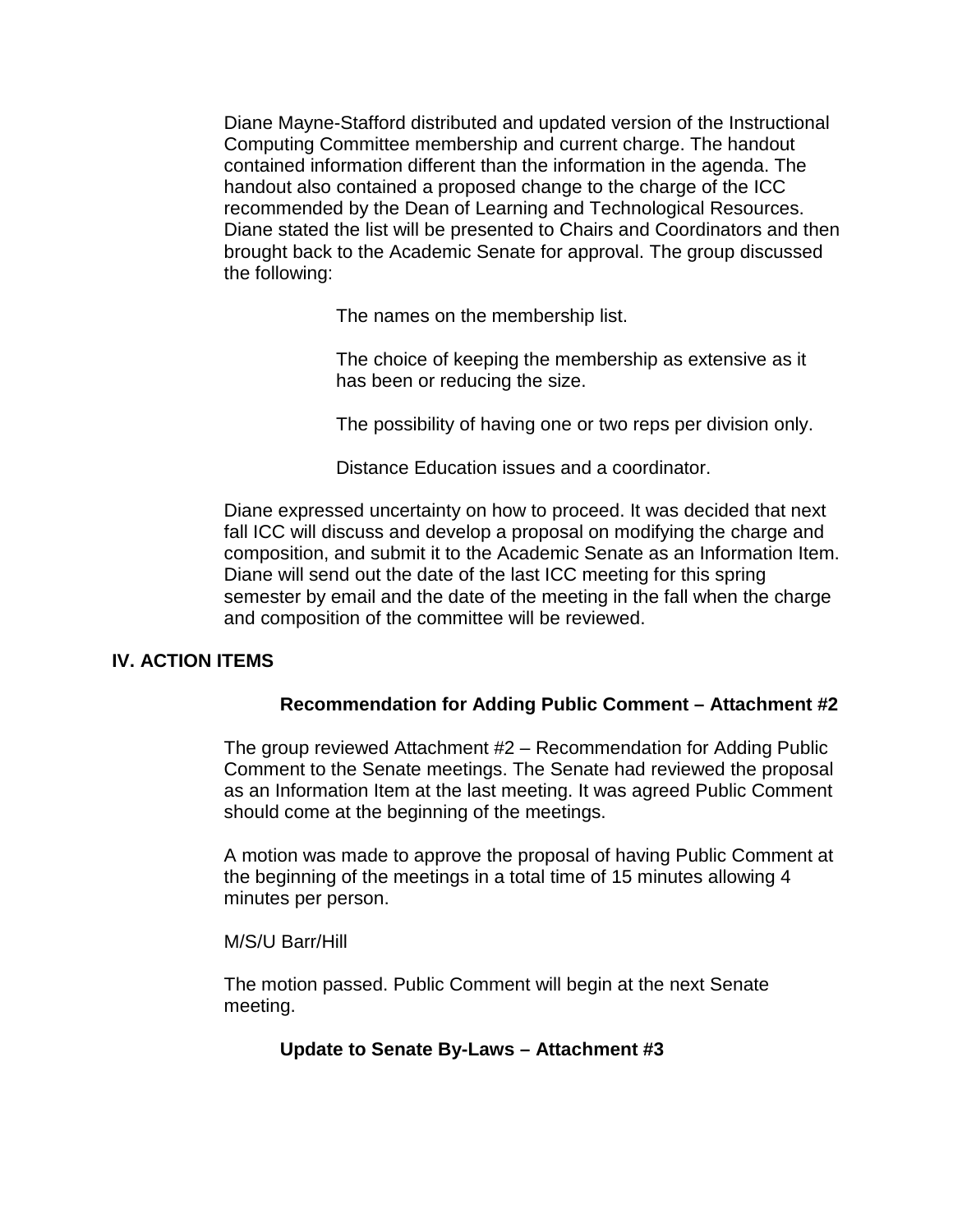Beth and the group reviewed the changes to the by-laws that had been reviewed and discussed at the last two meetings. Beth stated the changes being presented today are only coinciding with the changes already made and approved to the Senate Constitution. No changes will be made to Section 2. Election of Officers - number 5 regarding Nominations/Elections Committee procedures. The new Senate Officers will work on the elections.

A motion was made to approve the changes.

M/S/U Montejano/Barr

The motion passed.

#### **Faculty Earning Academic Rank**

A motion was made to approve the following list of faculty earning academic rank.

#### **Associate Professor**

Joel Castellaw

Antonio Crespo, Ph.D.

Anthony P. Ding

Mark A. Goodman

Ruth Fatima Konopka

Tina L. Perez

Qais Sako, Ph.D.

Jennifer Vanden Eynden

#### **Professor**

Linda Mitchell

Thomas Oertel

Thomas Olmstead, Ph.D.

William Snead

Richard D. Vessel, Ph.D.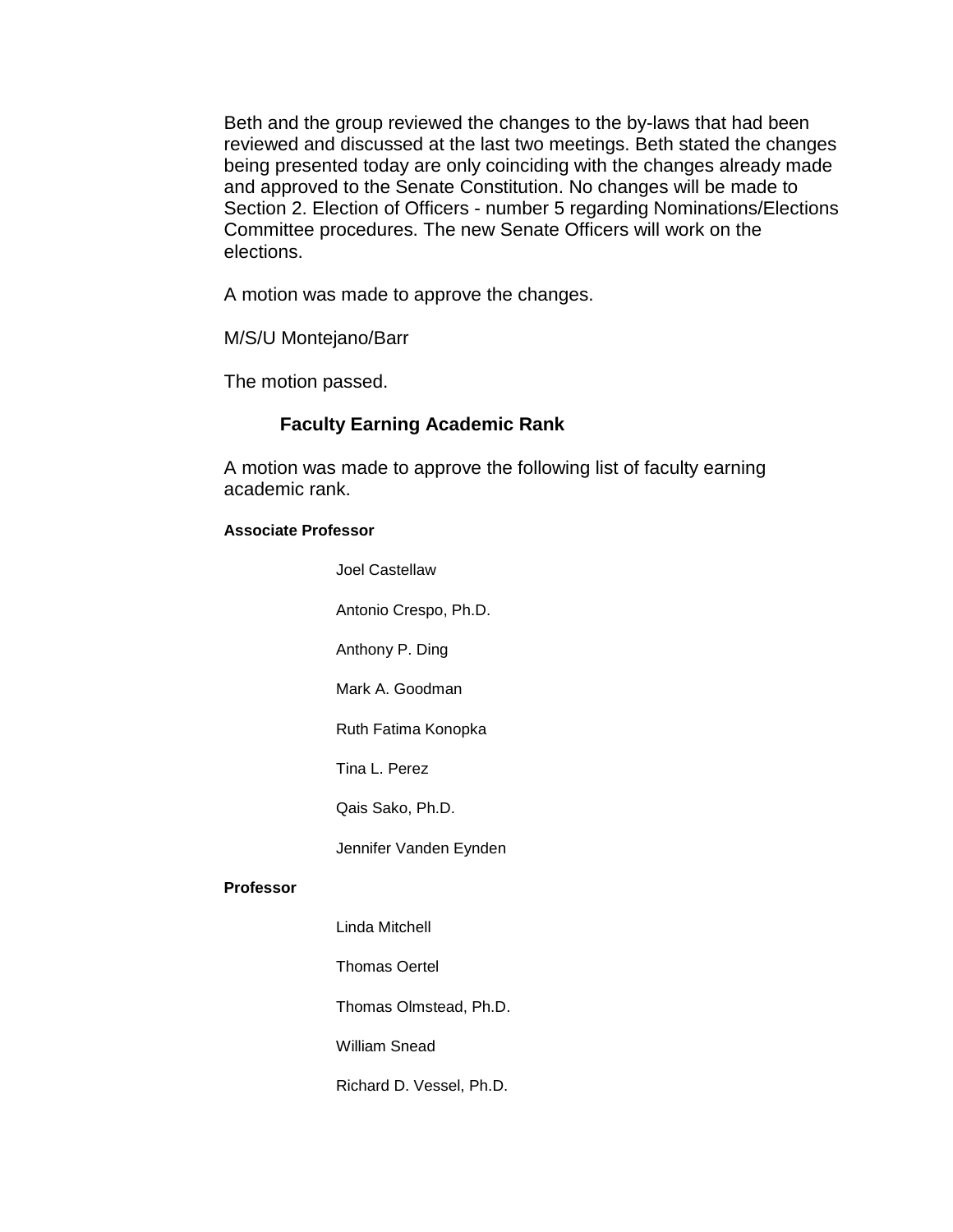M/S/U Hill/Gonda

The motion passed.

#### **V. INFORMATION ITEMS**

#### **Proposal from CCC to Modify the Composition of the Curriculum & Academic Program Review Committees – Attachment #4**

P.J. Ortmeier reviewed the following proposal from Chairs and Coordinators Committee:

> Restrict membership on (Academic) Program Review and Curriculum Committees to faculty who have experience, as editors and curriculum developers, with the committees' processes.

The group discussed the pros and cons of restricting membership. Please take information back to your departments for discussion. This item will return at the next Senate meeting as an Action Item.

#### **Faculty Needed to Read Student Names at Commencement**

Beth reported since Peter White move on one or two faculty, who would be interested in reading names at this year's commencement, are needed. A classified staff has been selected to help. If interested, please let Beth know.

#### **Proposal from the Curriculum Committee – Attachment #5**

Beth reviewed the following proposal from the Curriculum Committee to the Academic Senate:

> Move the internal Grossmont deadline for initial submittal of curriculum proposals to a date near the end of the spring semester.

Restructure the composition of the Curriculum Committee to include the position of Past Faculty Co-Chair.

Eliminate the standing GE committee. The Curriculum Committee will continue its role in evaluating proposed courses for inclusion in the Grossmont College GE package and applicability to CSUs. If other issues arise, these could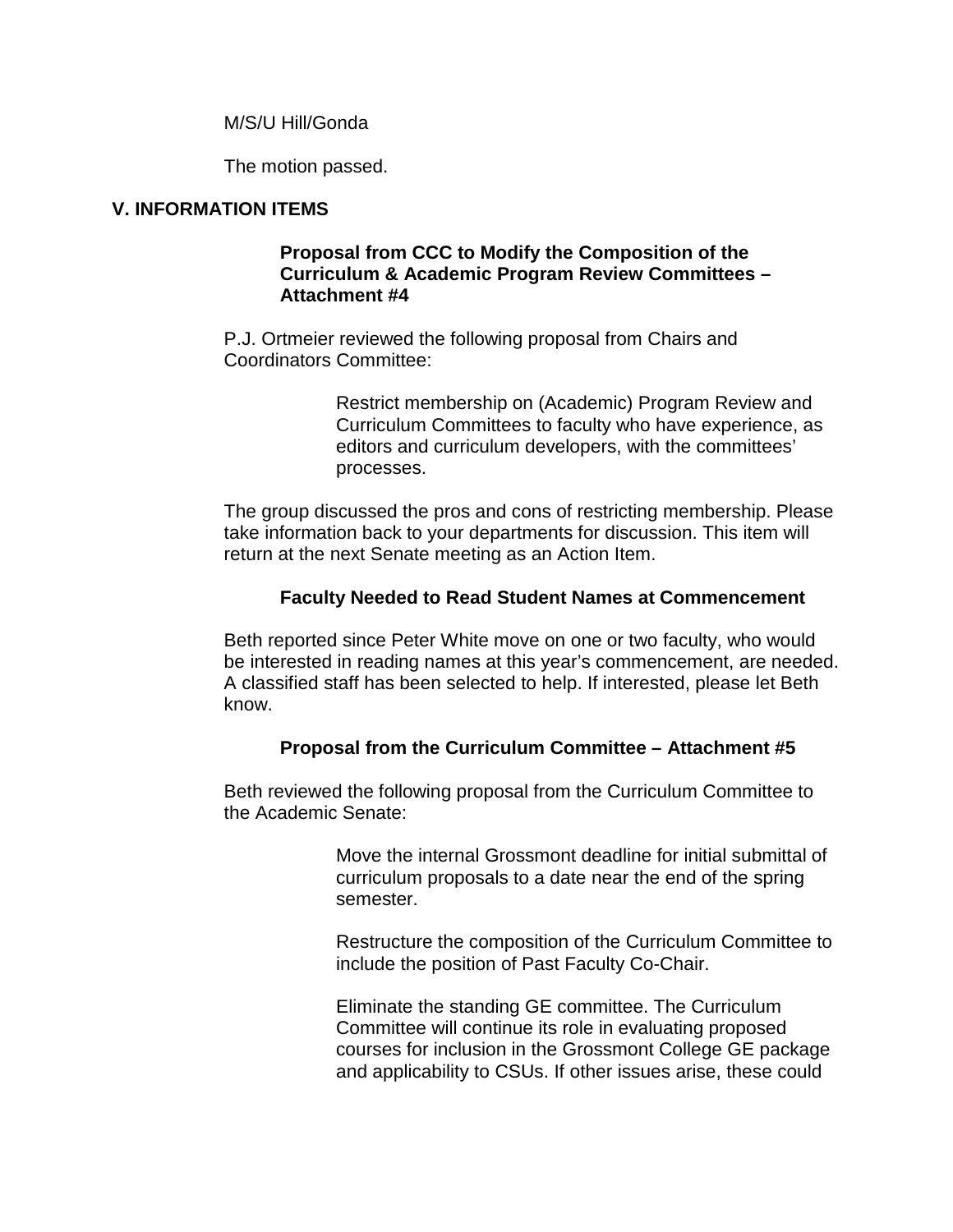be handled through a Curriculum Committee-led task force involving outside members from campus as appropriate.

Chris Hill had presented this information at a previous meeting. Chris stated the process would be flexible in the beginning. Please take this information back to your departments for discussion. This item will return to the next Senate meeting as an Action Item.

#### **Candidates for Professor Emeritus**

Group reviewed the following list of candidates for Professor Emeritus:

Thomas Tsung

Lorraine Martin

Rick Kirby

Beth noted the Academic Senate would review this list as an Information Item only. The Governing Board confers emeritus status at a Board meeting. The group gave a round of applause.

#### **VI. OTHER**

Meeting adjourned at 12:25p.m.

#### **\*The next meeting will be on May 7 in the Griffin Gate.**

BS:tmc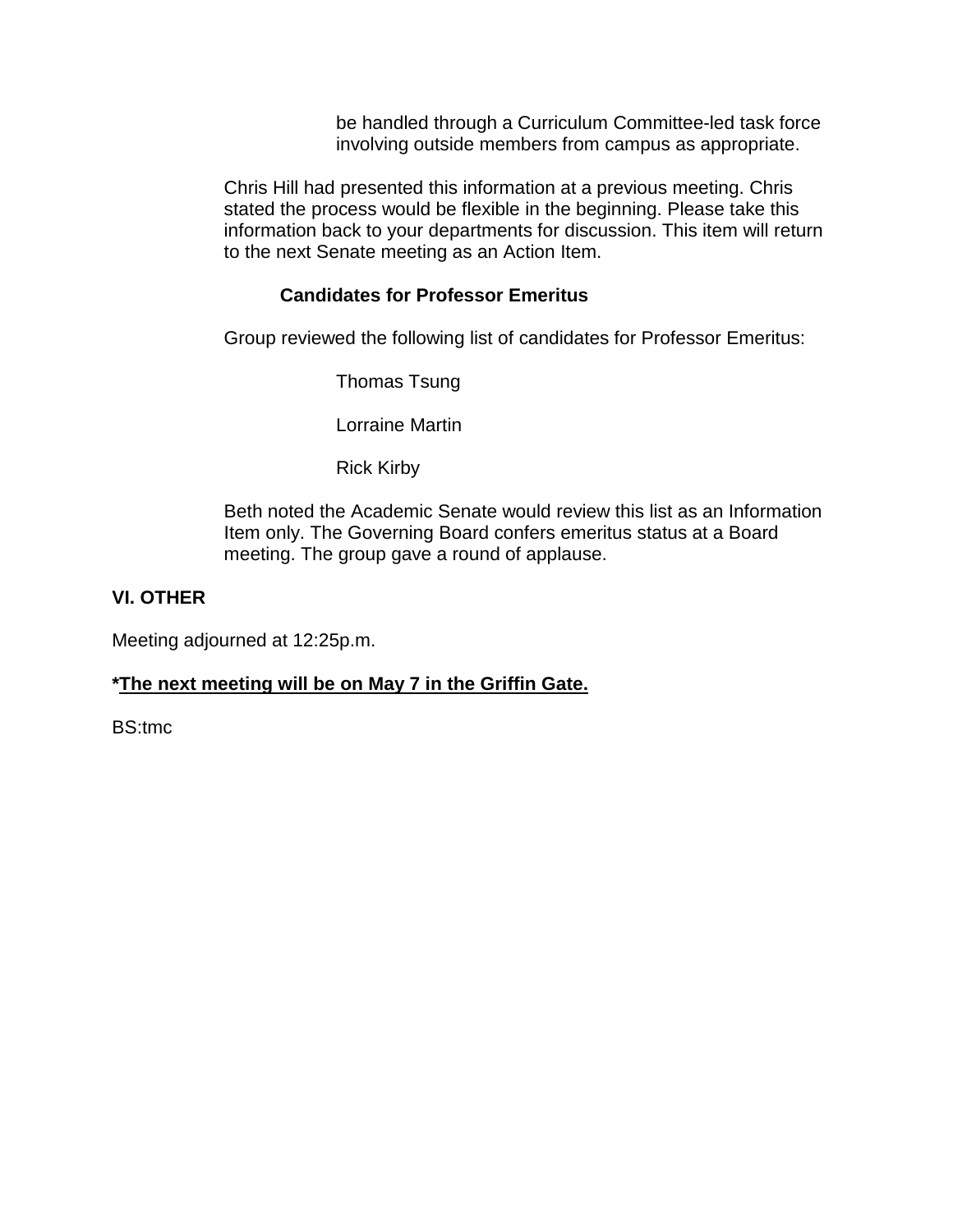**Action Item – Attachment #1**

**May 7, 2007**

# **CCC Proposal to Academic Senate for Consideration**

Restrict membership on Program Review (PR) and Curriculum Committees to faculty who have experience, as editors and curriculum developers, with the committees' processes.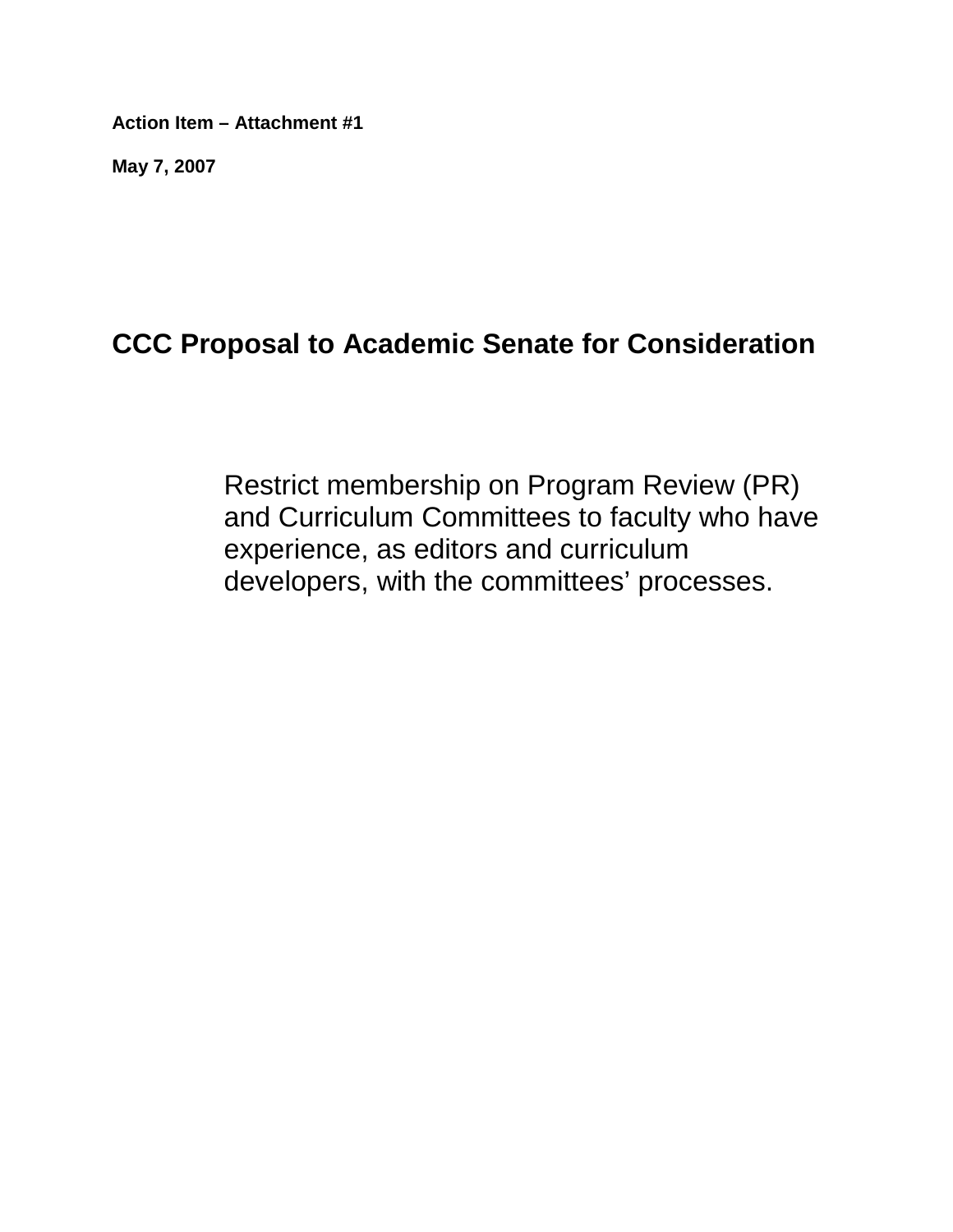**Action Item – Attachment #2**

**May 7, 2007**

Curriculum Committee Proposal to the Academic Senate

Move the internal Grossmont deadline for initial submittal of curriculum proposals to a date near the end of the spring semester.

Restructure the composition of the Curriculum Committee to include the position of Past Faculty Co-Chair.

Eliminate the standing GE committee. The Curriculum Committee will continue its role in evaluating proposed courses for inclusion in the Grossmont College GE package and applicability to CSUs. If other issues arise, these could be handled through a Curriculum Committeeled task force involving outside members from campus as appropriate.